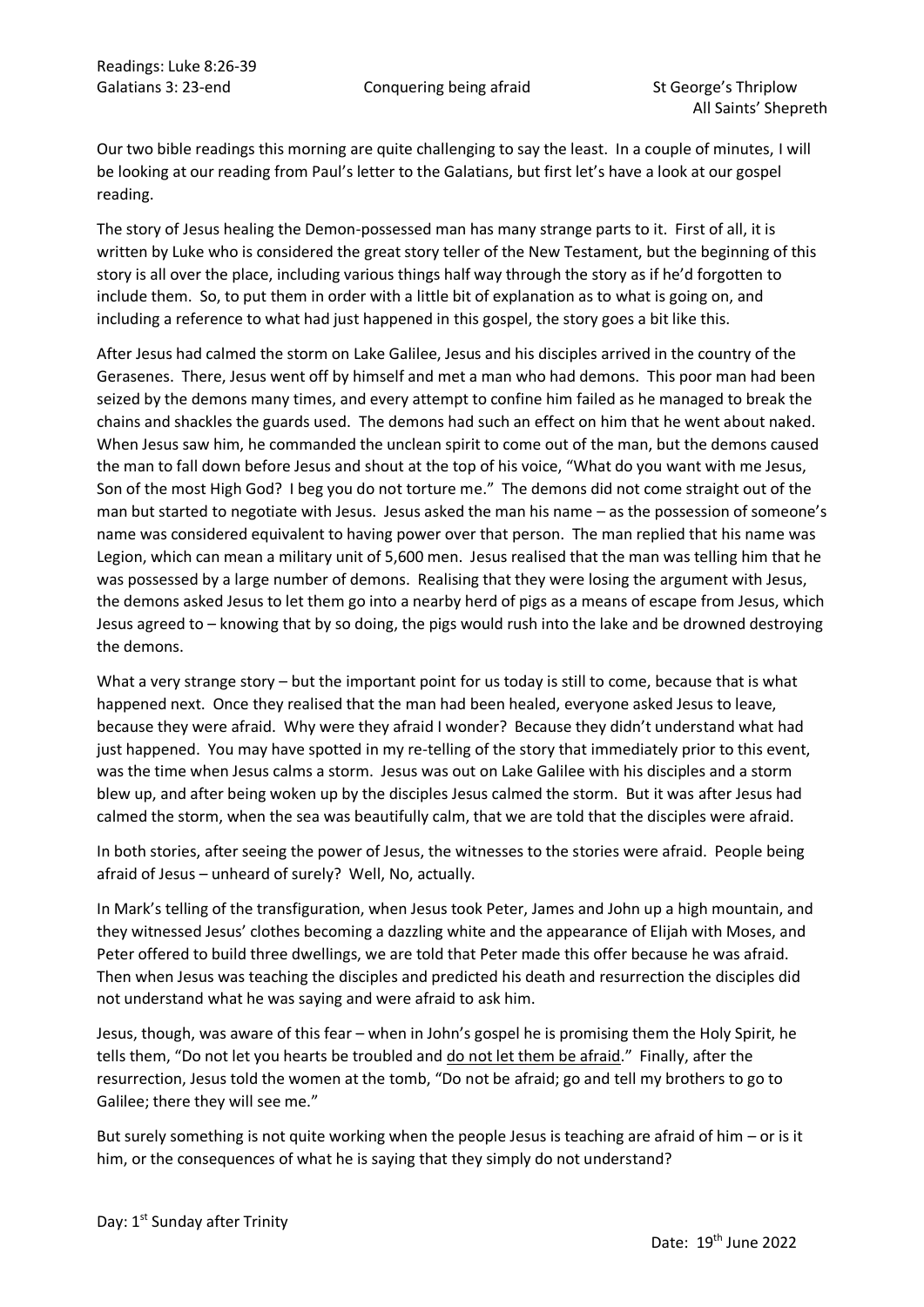But why afraid? Hold that question.

Because if we now turn to our first reading this morning which is from Paul's letter to the Galatians, that may help to answer the question. And actually, this is one of those passage in the bible where different translations actually give us clearer insights into the point being made.

The first verse of our reading was quite straight forward but I found William Barclay's translation in his commentary the most helpful – "Before faith came, we were under guard under the power of the law, shut up and waiting for the day when faith would be revealed." And that sentence is the crux of the passage. It talks about two things – the law and the faith. And it says that first we were under the authority of the law, and later under the authority of the faith. Paul then goes on to explain what he is talking about, and this is where the translations differ. The New International Version says, "So the law was put in charge to lead us to Christ that we might be justified by faith." The New Revised Standard version says, "Therefore the law was our disciplinarian until Christ came, so we might be justified by faith." So it's that first part we need to understand. Again, William Barclay helps by translating that as, "So the law was really our tutor to bring us to Christ…". And they all go on to say that now the faith has arrived we are no longer subject to the disciplinarian, or the tutor. So what is Paul talking about?

Paul is still thinking of the essential part that the law did play in the plan of God. In the Greek world there was a household servant called a pedagogue. He was not the schoolmaster. He was usually an old and trusted slave who been in the family for a long time, and he was well respected. He was in charge of the children's moral welfare, and it was his duty to see that they acquired the qualities essential to mature adulthood. He had one particular duty: everyday he had to take the children to and from school. He had nothing to do with the actual teaching of the children, but it was his duty to take them in safety to the school and deliver them to the teacher. That, said Paul, was like the function of the law. It was there to lead people to Christ. It could not take them into Christ's presence, but it could take them into a position where they might enter for themselves. It was the function of the law to bring men and women to Christ by showing them that by themselves they were quite unable to keep it, but once people had come to Christ, they no longer needed the law for now they were dependent not on law, but on grace.

The other thing worth noting here is the use of the word faith. I rather think that when you or I use the word faith we mean what we believe in, and then perhaps how that belief can affect our lives. In his letter to the Galatians, Paul is referring to something more specific – he is referring to the death and resurrection of Jesus and the coming of the Holy Spirit. Because it is through those events that grace comes to us – that forgiveness which is always available to us, that promise of eternal life, and these are available to us because we believe; we have what Paul calls, the faith.

This transition of having your lives ruled by faith rather than by the law – the law that is contained in the Torah, the first 5 books of the Old Testament, the scriptures available to the Israelites when Jesus came among them, must have been a massive change to those who decided to follow Jesus. All their lives they would have steadfastly followed those laws as best they possibly could; they were the rules that underpinned how they lived their lives; and when they did things wrong there was a long and complicated set of rules as to the sacrifices, they had to make to atone for what they had done wrong. But actually, what Paul wrote to the Galatians makes things even harder for them as more of the background to their lives is turned upside down. "For all of you who were baptised into Christ have clothed yourself in Christ." Baptism was not something that was invented at the time of Jesus – the ceremony of Jewish baptism had been going on long before that. If a man wanted to accept the Jewish faith, he had to do three things. He had to be circumcised, to offer sacrifice and to be baptised. And now they were being told that they should be baptised in Christ.